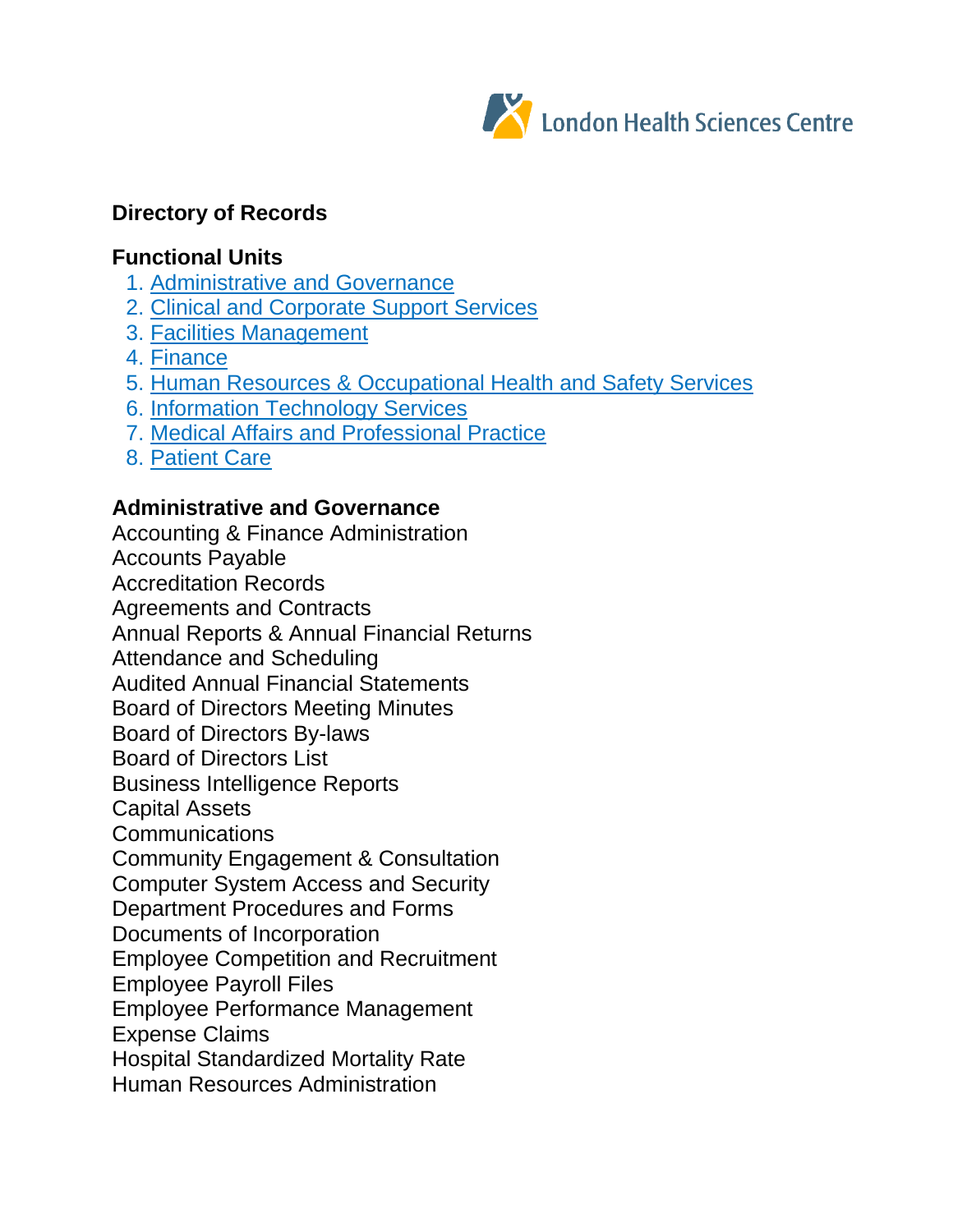Infection Outbreak Investigations Legal matters and cases Library Holdings Media Relations Minutes of Board Committees and Standing Committees Minutes of Departmental Meetings Minutes of Senior Leadership Team Occupational Health & Safety Operating Budget Operational Equipment and Furnishings Orientation and Training Materials Patient Feedback: Complaints and Compliments Policy - Corporate Procurement Records Project Management Materials Quality & Patient Safety Reviews Research Strategic Planning Year End Audit Working File

### **Clinical and Corporate Support Services**

Accounting and Finance Administration Accounts Payable Accounts Receivable Accreditation Records Agreements and Contracts Annual Reports and Annual Financial Returns Attendance and Scheduling Bank Statements and Reconciliations Business Intelligence Reports Capital Assets Capital Budget Cheque Register and Reports Claims (Potential) **Communications** Community Engagement & Consultation Computer Hardware Computer Software Computer System Access and Security Computer System Implementation & Management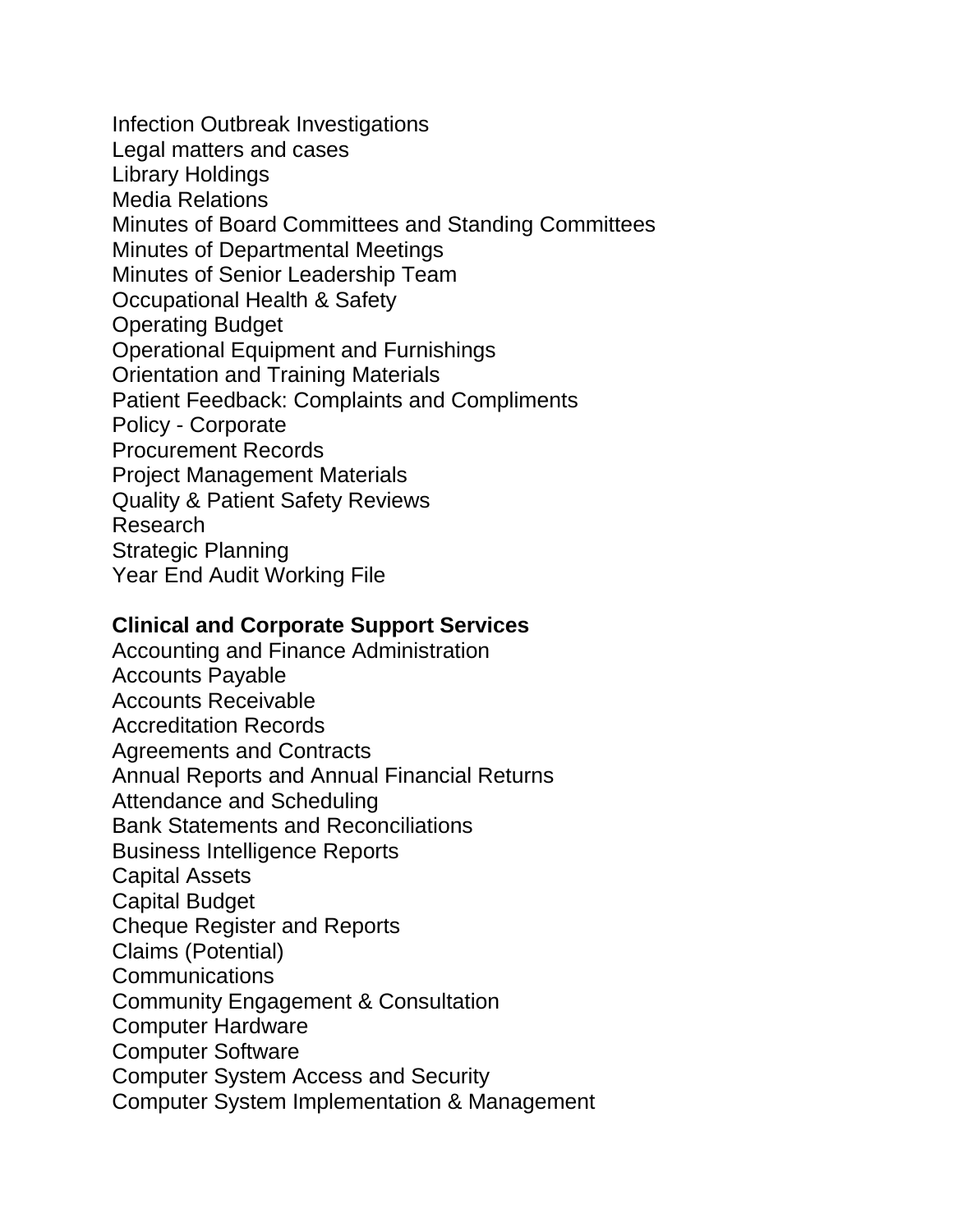Computer System Networks Computer/Device Access Controls Construction and Renovation Department Procedures and Forms Documents of Incorporation Emergency Planning Employee Competition & Recruitment Employee, Student and Professional Staff History Data Employee Medical Data Employee Payroll Files Employee Performance Management Employment Equity Ethical Codes and Reviews Expense Claims Facilities Management Financial Statements and Reports Fire Safety Planning Fire Safety Tests and Inspection Reports General Ledger Accounts HOOP: Employee Deductions Human Resources Administration Incident Reports Job Classifications Journal Entries Labour Relations Legal Matters and Cases Library Holdings Log Books/Sheets Master Patient Index Material Safety Data Sheets Media Relations Minutes of Board Committees and Standing Committees Minutes of Departmental Meetings Occupational Health & Safety OHIP Billing Information Operating Budget Operational Equipment and Furnishings Orientation and Training Materials Patient Accounts Patient Chart – Health Record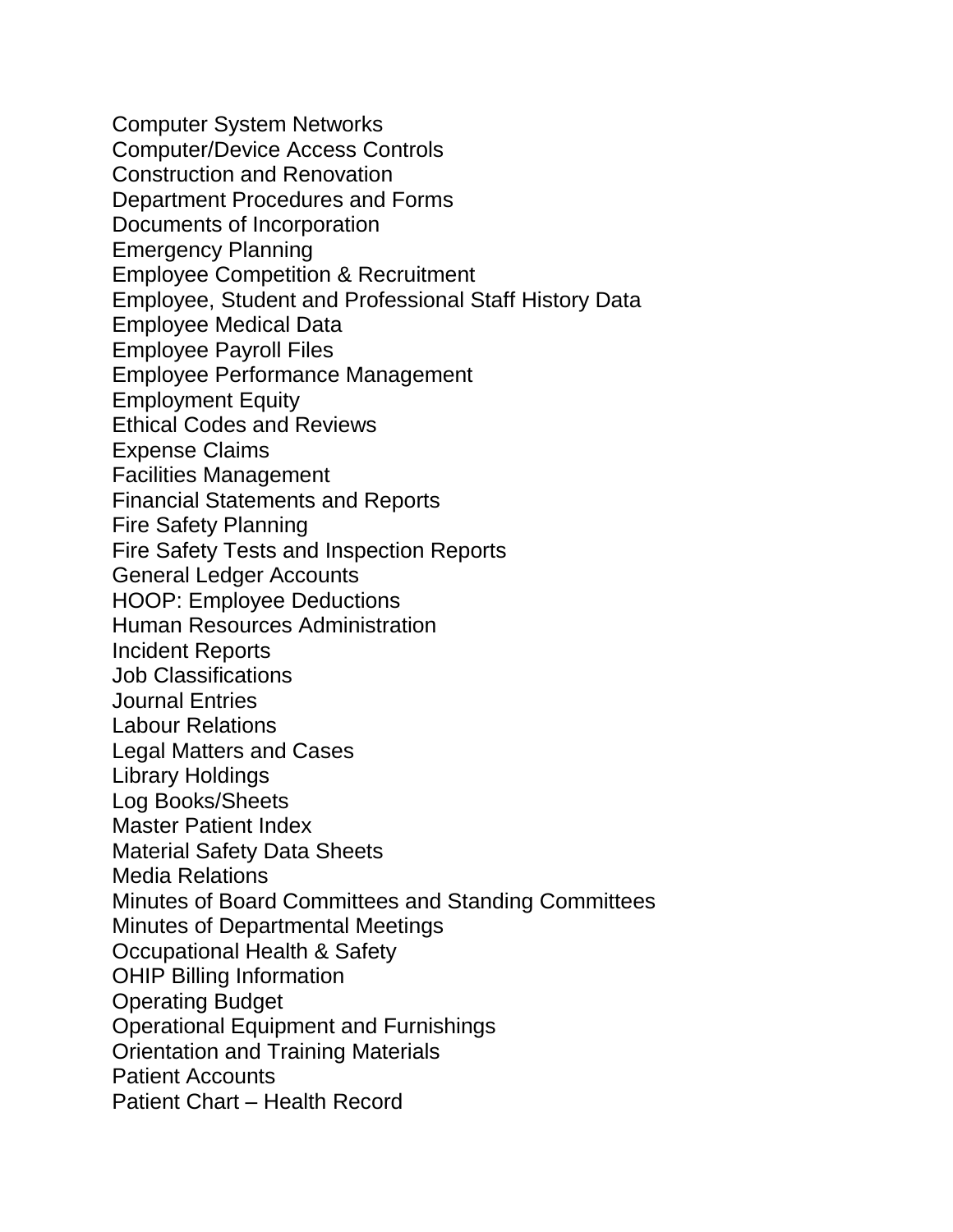Patient Diagnostic Images (excluding mammograms) Patient Diagnostic Images (mammograms) Patient Feedback: Complaints and Compliments Patient Registration Pay Period Processing Pharmacy Dispensing Records Police Reference Check Program Records Policies – Hospital Procurement Records Project Management Materials Purchasing of Goods & Services Quality & Patient Safety Reviews Request under Freedom of Information and Protection of Privacy Act (FIPPA) Request under Personal Health Information Protection Act (PHIPA) Research – Medical Security Programs & Services Strategic Planning Telecommunications and Electronic Services Volunteers Workers Compensation and Disability Management Workplace Space Planning and Moves

### **Facilities Management**

Access to Information & Protection of Privacy Accounts Payable Agreements and Contracts Attendance and Scheduling Capital Assets Capital Budget Communications Construction and Renovation Department Procedures and Forms Emergency Planning Employment Competition & Recruitment Employee, Student and Professional Staff History Data Employee Performance Management Expense Claims Facilities Management Financial Statements and Reports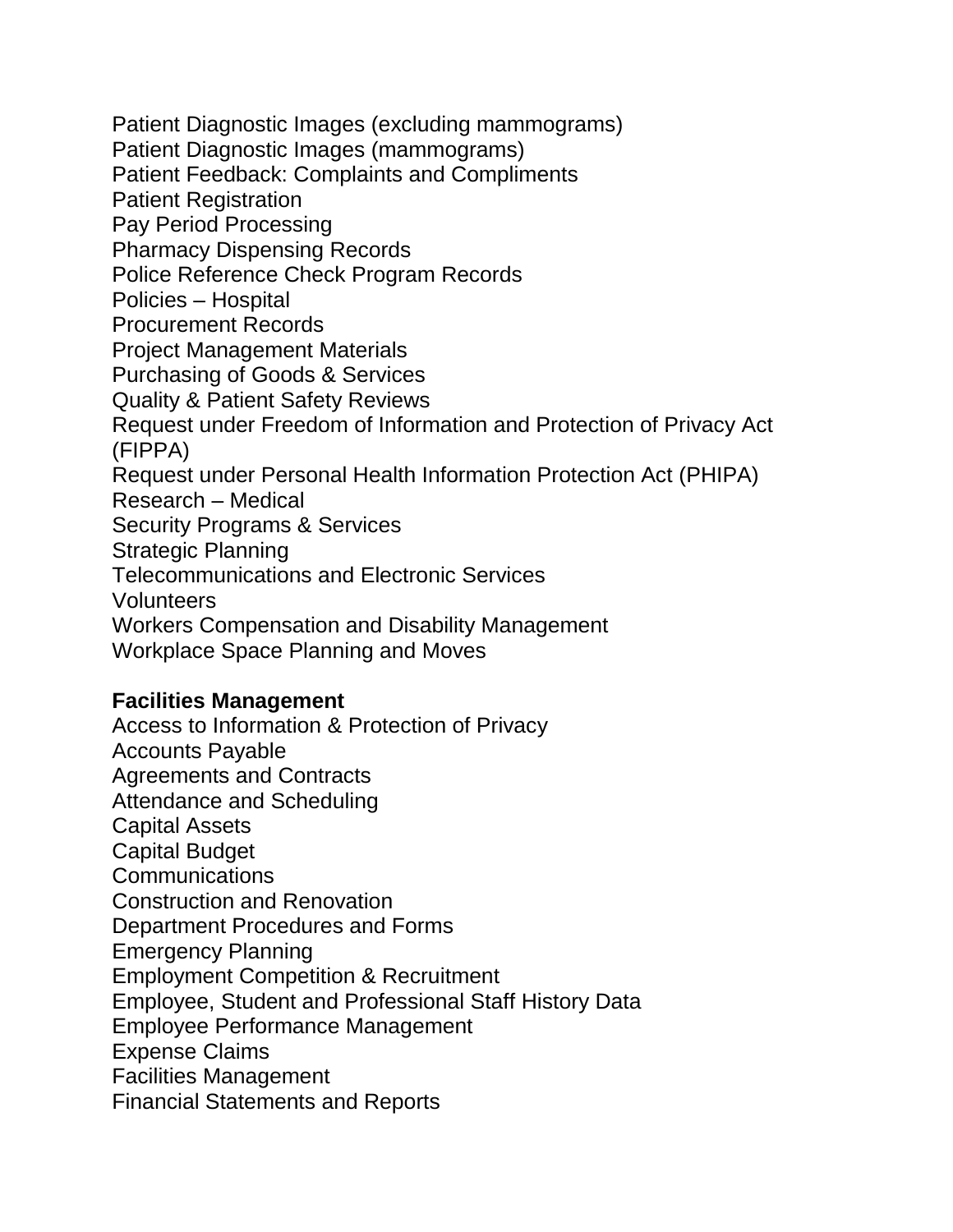Fire Safety Planning Human Resources Administration Incident Reports Job classifications Log Books/Sheets Minutes of Board Committees and Standing Committees Minutes of Departmental Meetings Operating Budget Operational Equipment and Furnishings Orientation and Training Materials Project Management Materials Purchasing of Goods & Services Site Development and Planning Studies Site Plan Applications Workplace Space Planning and Moves

### **Finance**

Accounting and Finance Administration Accounts Payable Accounts Receivable Accreditation Records Agreements and Contracts Annual Reports & Annual Financial Returns Attendance and Scheduling Audited Annual Financial Statements Bank Statements and Reconciliations Board Committees and Standing Committees Building Technical Standards & Safety Business Intelligence Reports Capital Assets Capital Budget Cash Receipts Register Cheque Register and Reports Cheques Computer System Access and Security Computer System Implementation & Management Computer System Networks Department Procedures and Forms Documents of Incorporation Emergency Planning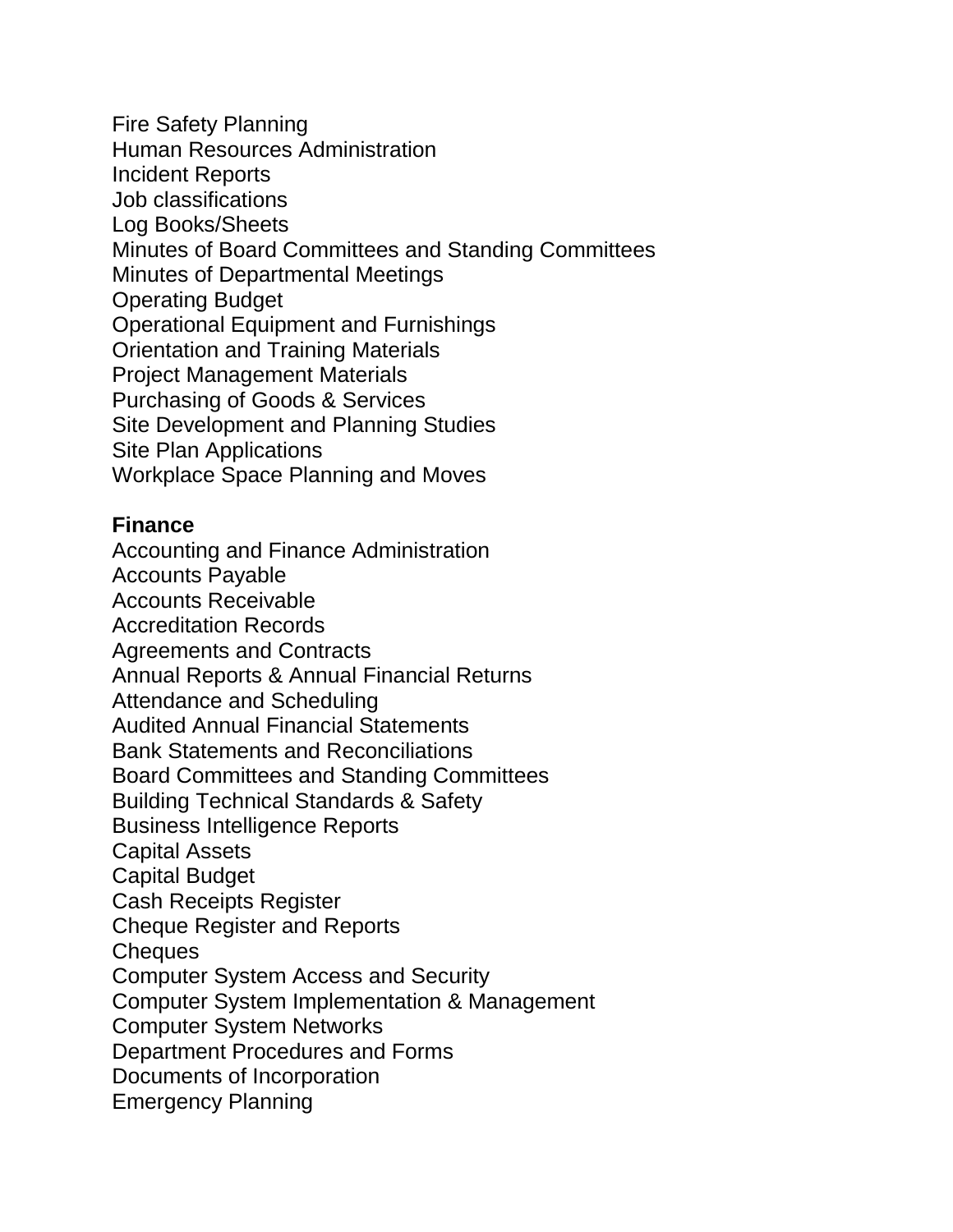Employee Competition & Recruitment Employee Performance Management Expense Claims Financial Statements and Reports Fire Safety Planning General Ledger Accounts Human Resources Administration Insurance Policies Job Classifications Journal Entries Labour Relations Minutes of Board Committees and Standing Committees Minutes of Departmental Meetings Occupational Health & Safety OHIP Billing Information Operating Budget Orientation and Training Materials Patient Accounts Petty Cash Policies - Departmental Procurement Records Purchasing of Goods & Services Quality & Patient Safety Reviews Strategic Planning Taxation Telecommunications and Electronic Services Workplace Space Planning and Moves Year End Audit Working File

#### **Human Resource Services & Occupational Health and Safety Services**

Accounting and Finance Administration Accounts Payable Accounts Receivable Agreements and Contracts Attendance and Scheduling Communications Computer System Implementation and Management Departmental Procedures and Forms Emergency Planning Employee Benefit Plans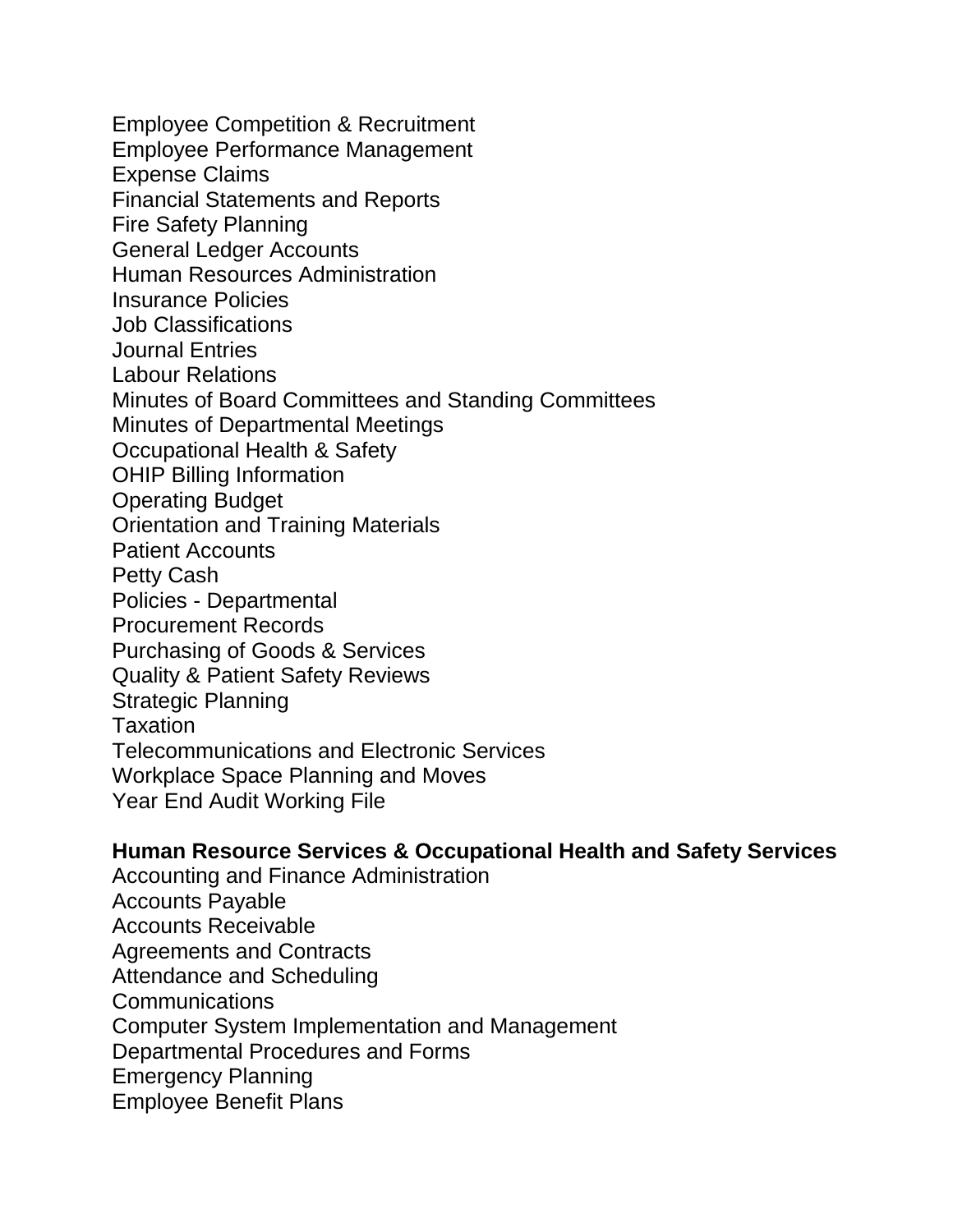Employee Competition & Recruitment Employee, Student and Professional Staff History Data Employee Medical Data Employee Payroll Files Employee Performance Management Expense Claims Human Resources Administration Immunization Program Incident Reports Job Classifications Labour Relations Legal Matters and Cases Minutes of Board Committees and Standing Committees Minutes of Departmental Meetings Occupational Health & Safety Operating Budget Orientation and Training Materials Pay Period Processing Policies – Departmental Project Management Materials Purchasing of Goods & Services Quality & Patient Safety Reviews Strategic Planning Worker's Compensation and Disability Management

### **Information Technology Services**

Agreements & Contracts Attendance and Scheduling Capital Assets Capital Budget **Communications** Computer Hardware Computer Software Computer System Access and Security Computer System Implementation & Management Computer System Networks Computer/Device Access Controls Employee Performance Management Expense Claims Minutes of Departmental Meetings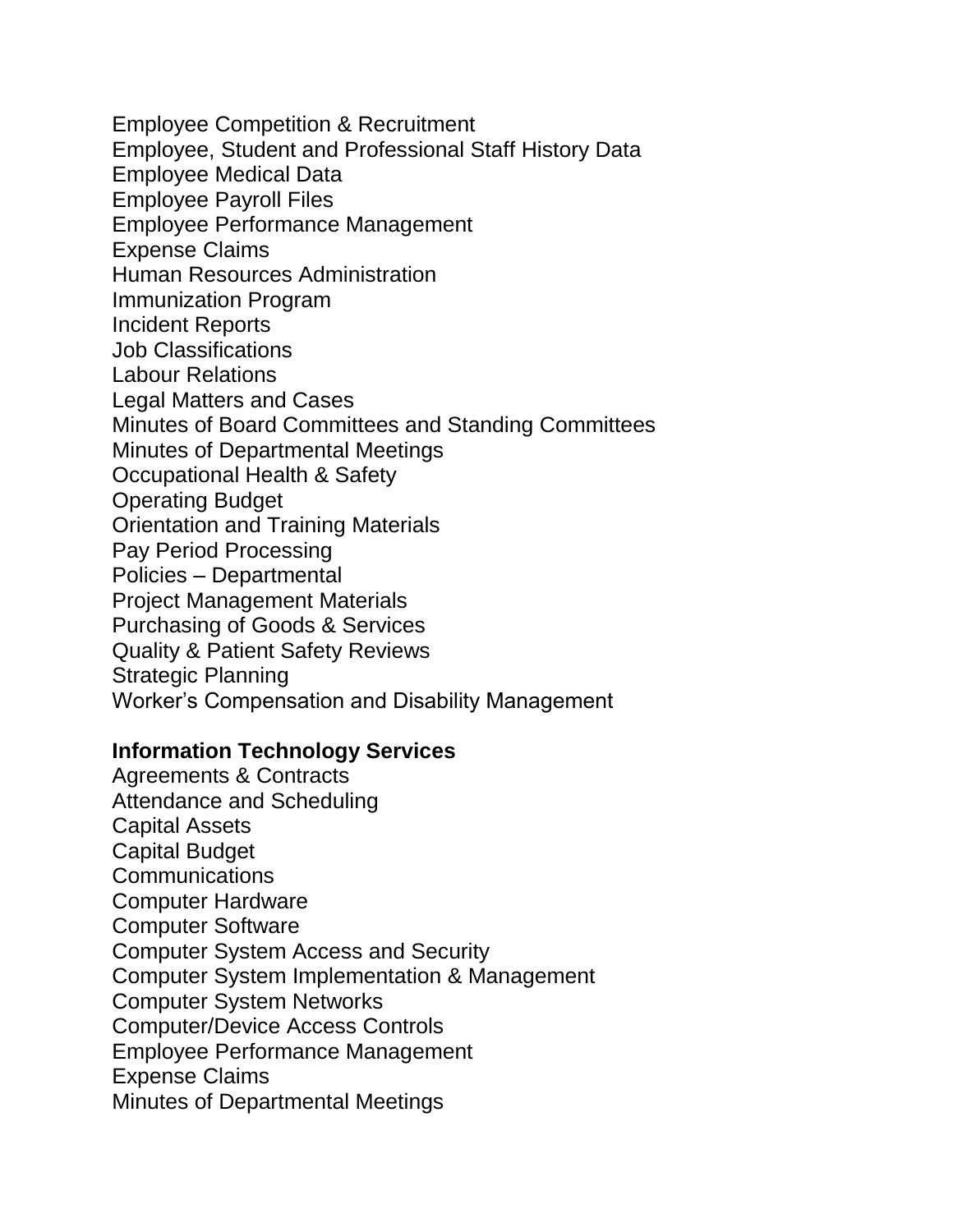Operating Budget Patient Feedback: Complaints and Compliments Policies – Departmental Procurement Records Purchasing Goods & Services Strategic Planning Telecommunications and Electronic Services

### **Medical Affairs and Professional Practice**

Access to Information & Protection of Privacy Accounting and Finance Administration Accounts Payable Agreements & Contracts Attendance and Scheduling Board of Directors By-laws Capital Assets Capital Budget **Communications** Departmental Procedures and Forms Documents of Incorporation Emergency Planning Employee Payroll Files Employee Competition & Recruitment Employee, Student and Professional Staff History Data Employee Medical Data Employee Payroll Files Employee Performance Management Ethical Codes and Reviews Expense Claims Facilities Management Financial Statements and Reports Fire Safety Planning General Ledger Accounts Hospital Standardized Mortality Rate Human Resources Administration Incident Reports Infection Control Program Insurance Policies Job Classifications Labour Relations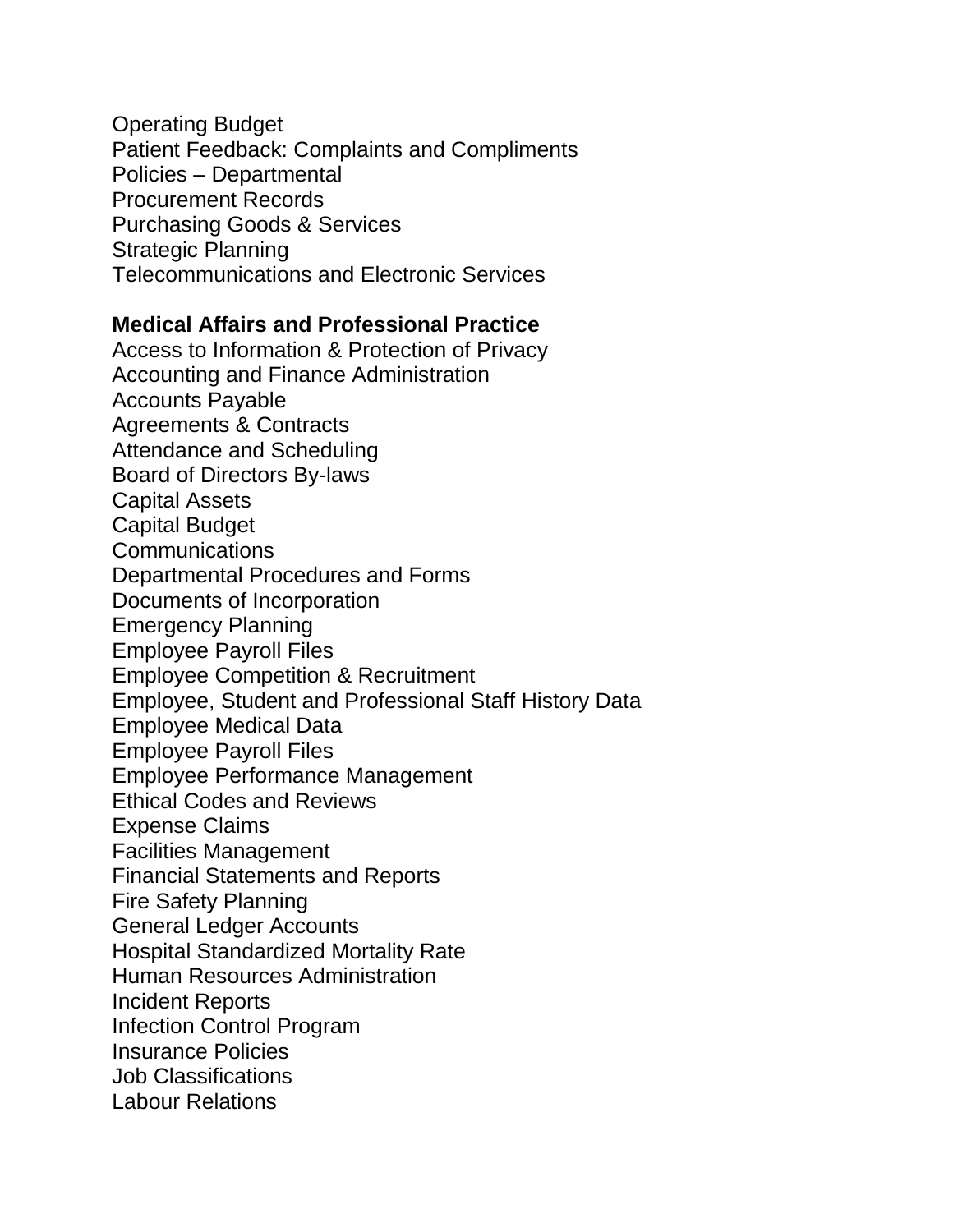Library Holdings Log Books/Sheets Master Patient Index Material Safety Data Sheets Minutes of Board Committees and Standing Committees Minutes of Departmental Meetings Occupational Health and Safety OHIP Billing Information Operating Budget Operational Equipment and Furnishings Orientation and Training Materials Patient Accounts Patient Chart - Health Record Patient Diagnostic Images Patient Feedback: Complaints and Compliments Patient Registration Pay Period Processing Police Reference Check Program Records Policies – Departmental Procurement Records Project Management Materials Purchasing of Goods & Services Quality & Patient Safety Reviews Research- Medical Strategic Planning Volunteers Workplace Space Planning and Moves

### **Patient Care**

Accounting and Finance Administration Accounts Payable Accounts Receivable Accreditation Records Agreements and Contracts Annual Reports & Annual Financial Returns Attendance and Scheduling Audited Annual Financial Statements Business Intelligence Reports Capital Budget Cheques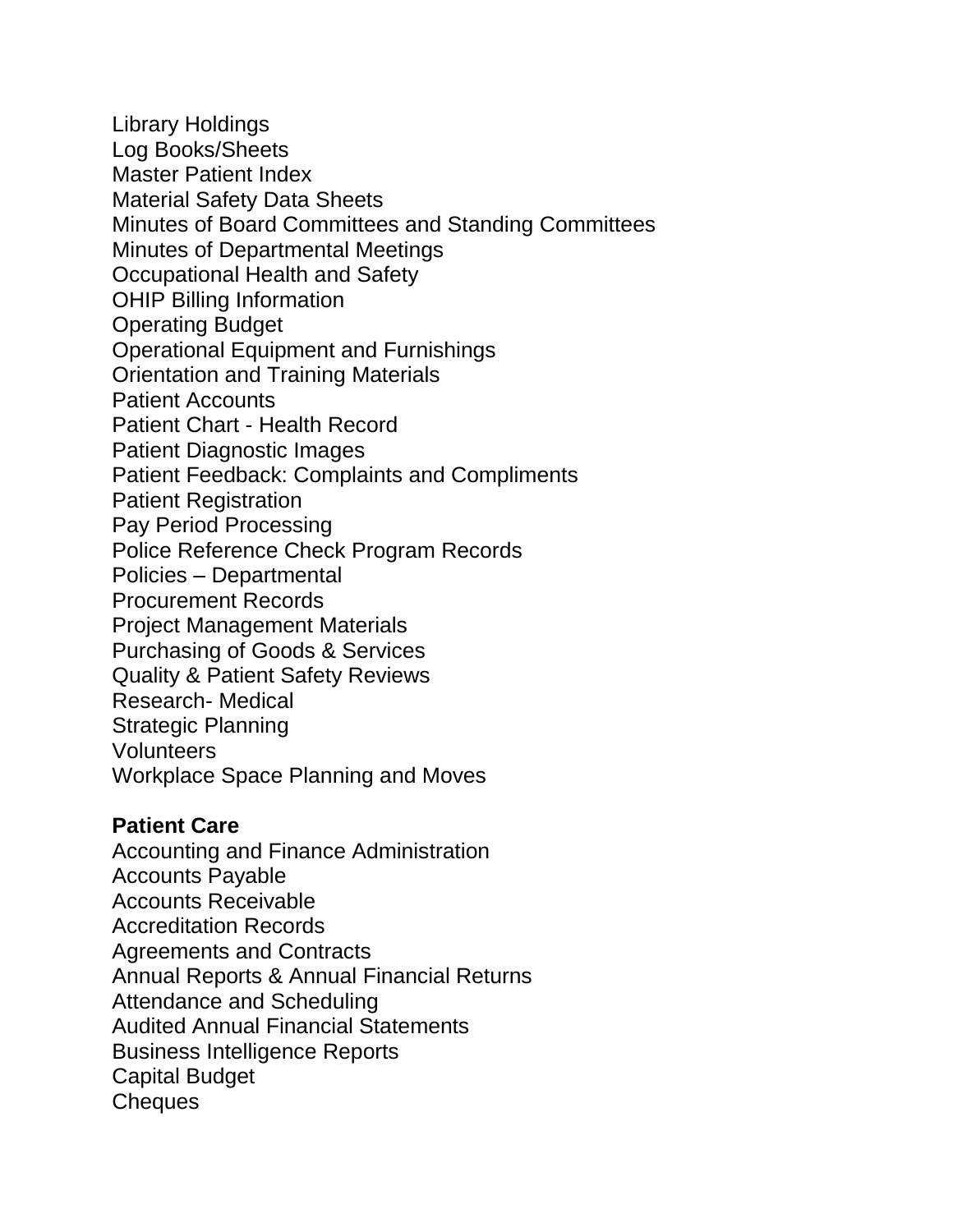Cheque Register and Reports Communications Community Engagement & Consultation Computer Hardware Computer Software Computer System Implementation & Management Construction and Renovation Departmental Procedures and Forms Emergency Planning Employee Competition & Recruitment Employee, Student and Professional Staff History Data Employee Medical Data Employee Payroll Files Employee Performance Management Expense Claims Facilities Management Financial Statements and Reports Fire Safety Planning Fire Safety Tests and Inspection Reports General Ledger Accounts Human Resources Administration Immunization Program Incident Reports Infection Control *– see Medical Affairs and Professional Practice* Job Classifications Journal Entries Labour Relations Legal Matters and Cases Library Holdings Log Books/Sheets Master Patient Index Material Safety Data Sheets Minutes of Board Committees and Standing Committees Minutes of Departmental Meetings Occupational Health & Safety OHIP Billing Information Operating Budget Operational Equipment and Furnishings Orientation and Training Materials Project Management Materials